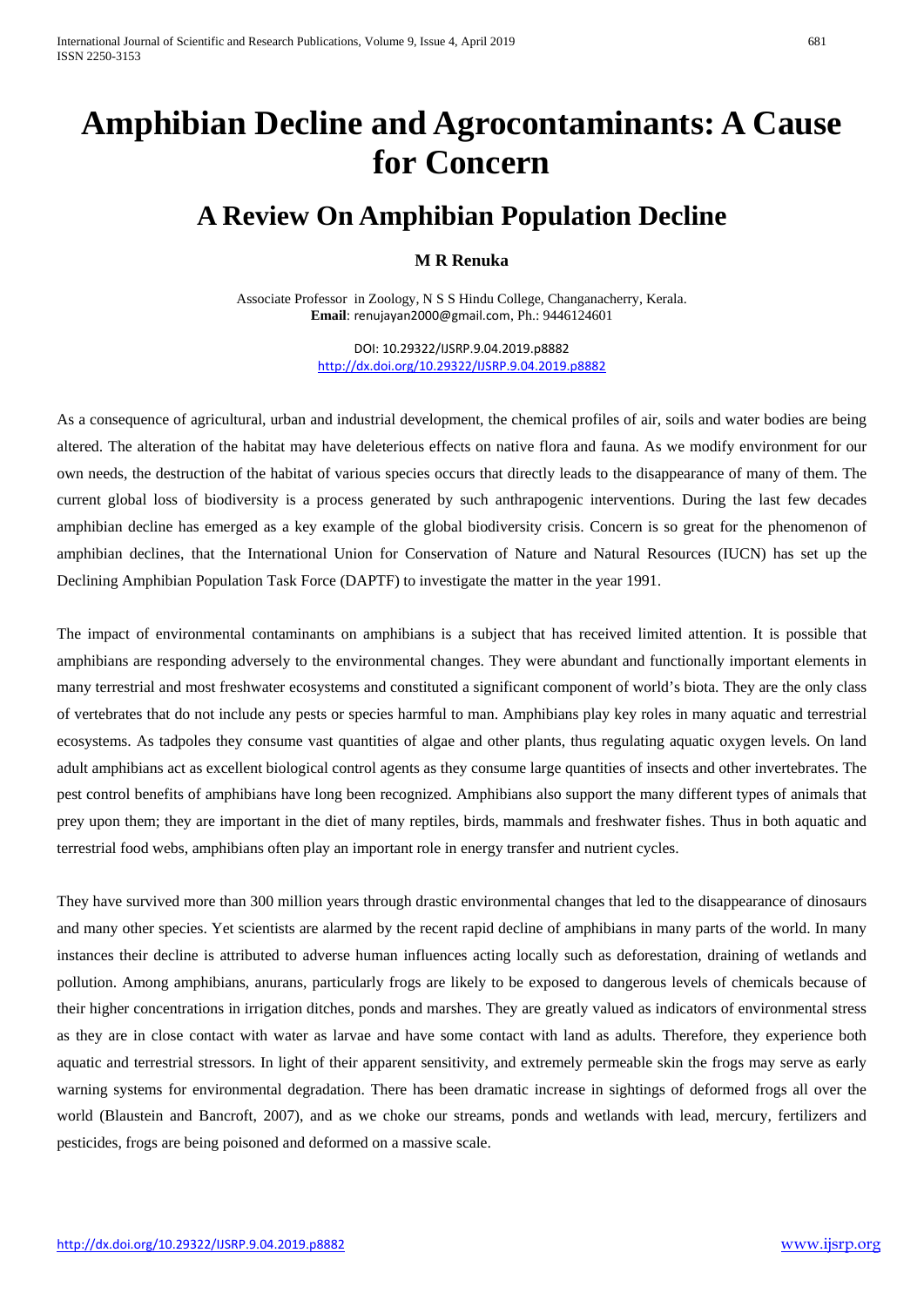Review of literature reveals that they show moderate to high sensitivity in acute and chronic sensitivity tests compared to other aquatic organisms. At present there are no regulatory criteria on toxicants for frogs. Instead, data from fish studies are often assumed to provide knowledge about toxicants on frogs also. This implies that fish and frogs are equally sensitive to the toxicants for which criteria have been established. But Birge *et al.* (2000) compared the toxicity of a variety of toxicants to amphibians and many fish species. In all, 50 metals and compounds were tested. Their results showed that amphibians have lower  $LC_{50}$  values than fishes. The researcher's overall conclusion was that there exists great variation among amphibian species in their sensitivity to metal and other organic contaminants; they generally are more sensitive than fishes and the water quality criteria established for fish may not be protective of amphibians. Owing to their bimodal life, complex life history, varied reproductive strategies and highly sensitive skin amphibians tend to be more sensitive to chemical contaminants than most other species of vertebrates (Daniels, 2003).

Amphibian population declines were first recognised as a global phenomenon in the early 1990s (Wake, 1991). While pesticides have the potential to affect almost all aquatic species their impact on amphibians are of particular concern because of the apparent global decline of many species in the past two decades. Amphibians are good bioindicators of environmental pollution due to their susceptibility to chemicals during their freshwater life cycles (Venturino *et al.,* 2003). They can be exposed to contaminants in nature through many routes but perhaps the most likely route is agricultural runoffs in amphibian breeding sites (Storrs and Kiesecker, 2004).

Eventhough less in number reports are available on the impact of contaminants on amphibians. Bridges and Christine (1997) studied general activity and swimming performance of *Rana blairi* tadpoles after acute exposure to three sublethal concentrations of carbaryl and reported that there is a reduction in both tadpole activity and swimming performance even at 24th hour of exposure. Loss of equilibrium was reported in bull frog tadpoles treated with malathion (Fordham *et al.,* 2001). A concentration dependent internal abnormality of the liver was reported in the anuran Xenopus tropicalis after 90 days of exposure to methoxychlor (Fort *et al.,* 2004). In the frog *Rana cyanophlyctis* treated with the mercurial fungicide, emisan, the testes exhibited a reduction in GSI, diameter of seminiferous tubules and Leydig cell nuclei, number of secondary spermatocytes and spermatids (Kanmadi and Saidapur, 1992). Histopathological changes in the testis of the green frog, *Rana hexadactyla* exposed to sublethal concentration of endosulfan were explained by George and Andrews (1994). Frog *Rana perezi* treated with DMBA, a cytotoxic and immunosuppressive chemical agent caused decrease in alkaline phosphatase activity (Al- Attar, 2004). The effect of Di-nbutyl phthalate, an endocrine disrupting compound on the African clawed frog *Xenopus laevis*, was studied by Lee and Veerramachaneni (2005). The northern leopard frog, Rana pipiens, treated with nitrate and atrazine, showed no treatement related effects on the total number of spermatogenic cells. But the ratio of cell types differed in treated frogs exhibiting more spermatogonia and fewer spermatocytes and fewer spermatids than in control (Orton et al., 2006). They also observed that a sublethal chronic exposure resulted in fibrogenesis in tunica albuginea, abnormal configuration of seminiferous tubules, deformed primary and secondary spermatocytes, atrophy in interstitial cells and a significant fall in gonadosomatic index.

The negative impact of anthropogenic activities on bio-diversity is becoming increasingly conspicuous and amphibians are currently the most globally threatened group of all vertebrates (Serrano *et.al.,* 2012). The introduction of chemicals or other anthropogenic modifications to an aquatic habitat can produce profoundly different responses in consecutive life stages of a single amphibian species. Pesticides exposure more likely possible in amphibian as compared to other vertebrates (Islam and Malik 2018). The eggs of amphibians are naked without any protective hard shell and are susceptible to all sorts of aquatic pollution. Their reproductive seasons often overlap with agrochemical applications that affect their reproduction since there is greater probability of exposure, particularly to pesticides in agricultural landscapes. Studies show that pollutants at environmentally relevant concentrations are important threats to amphibians and may play a role in their present global decline.